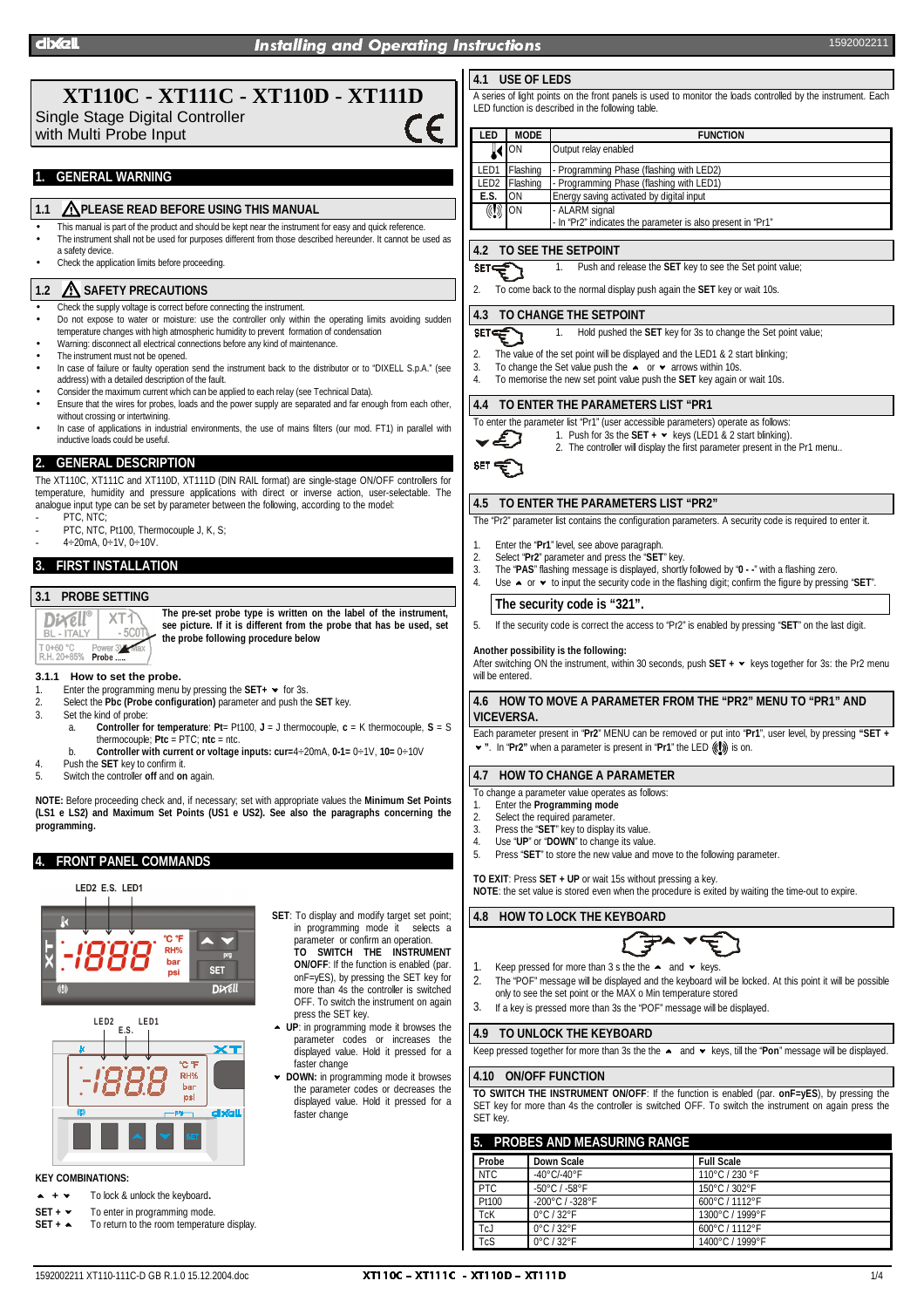## dixell the contract of the contract of the contract of the contract of the contract of the contract of the contract of the contract of the contract of the contract of the contract of the contract of the contract of the con

### **6. LIST OF PARAMETERS**

### **REGULATION**

- **Hy1 Differential**: (-Full Sc. / Full Sc.) Intervention differential for set point. It can be set with positive value or with negative value. The kind of action (direct or inverse) depends on the S1C parameter (in or di).
- **LS1 Minimum set point:** (Down Sc.÷ Set) Sets the minimum acceptable value for the set point.
- US1 Maximum set point: (Set÷ Full Sc.) Sets the maximum acceptable value for set point **S1C Action type: S1C=in** inverse action (heating/ humidifying /increase pressure); **S1C=dir** direct action (cooling / dehumidifying /decrease pressure).
- **AC Anti-short cycle delay**: (0÷250 sec) Minimum time between the switching off and the following switching on
- **on Minimum time a stage stays switched ON** (0÷250 sec)

**ono: Minimum time between 2 following switching ON of the same load** (0÷120 min).

**ALARMS ALC Temperature alarms configuration:** it determines if alarms are relative to set point or referred to absolute values.

**rE** relative to set point; **Ab** absolute temperature

**ALL Minimum alarm**:

with ALC=rE: relative to set point, (0÷|Down Sc.-Set|) this value is subtracted from the set point. The alarm signal is enabled when the probe values goes below the "SET-ALL" value. **with ALC=Ab** absolute value, minimum alarm is enabled when the probe values goes below the

"ALL" value. **ALU Maximum alarm:**

with ALC=rE: alarm relative to set point, (0÷|Full Sc.-Set|) Maximum alarm is enabled when the

probe values exceeds the "SET+ALU" value. **with ALC=Ab:** absolute alarm, (Set÷Full Sc.) Maximum alarm is enabled when the probe values

- exceeds the "ALU" value. **ALH Differential for alarm recovery:** (0,1÷Full scale) the alarm recovers when probe value is higher
- than Alarm value + ALH. **ALd Alarm delay:**(0÷999 min) time interval between the detection of an alarm condition and alarm signalling.
- **dAO Delay of alarm at start-up**: (0÷23.5h) time interval between the detection of the alarm condition after instrument power on and alarm signalling.
- **So1 Relay status with faulty probe**: So1=**oFF** open; So1=**on** closed.
- tbA Status of alarm relay after pushing a key. (XT111C/ XT111D only): oFF = relay disabled; on = relay enabled.
- **AS Alarm relay configuration (XT111C/ XT111D only): cL =** 4-6 terminals open with alarm; **oP =** 4-6 terminals closed with alarm.

#### **PROBES AND DISPLAY**

**LCI Start of scale, only with current or voltage input**: (with rES = in, dE, cE: -99.00÷199.00, with rES=irE -999÷1999) Adjustment of read out corresponding to 4mA or 0V input signal.

**UCI End of scale, only with current or voltage input** (with rES = in, dE, cE: -99.00÷199.00, with rES=irE -999÷1999) Adjustment of read out corresponding to 20mA or 1V or 10V input signal. **oPb Probe calibration**: (-999÷999) allows to adjust possible offset of the probe.

**rES Resolution**: select the resolution of the controller.

**in**= integer (-99÷199);

**dEC**= 1 decimal point (-99.0÷199.0),

**cE =** 2 digits after the decimal point (-99.00÷199.00) only for current or voltage input,

**irE =** integer, large scale (–999÷1999) only for current or voltage input. **WARNING:** if rES is changed from "irE" to another value, all the parameters values expressed in degrees: SET, Hy1, LS1, uS1, ALL, ALu, ALH, LCi, uCi, LAo, uAo, HES, have to be checked and set.

**NOTE:** the decimal point selection is not available on models with thermocouple input.

**UdM Measurement unit:** it depends on models: **for temperature:°C** = Celsius; **°F** = Fahrenheit.

**with 4÷20mA, 0÷1V, 0÷10V input : 0=** °C**; 1=** °F**, 2=** %RH**, 3=**bar**, 4=**PSI**, 5=**no measurement unit.

**PbC Probe selection:** it sets the kind of probe. It depends on models

**for temperature NTC/PTC: Ptc** = PTC; **ntc** = ntc. **for temperature standard: Pt**= Pt100, **J** = J thermocouple, **c** = K thermocouple, **S** = S thermocouple; **Ptc** = PTC; **ntc** = ntc.

**with 4÷20mA, 0÷1V, 0÷10V input : cur=**4÷20mA, **0-1=** 0÷1V, **10=** 0÷10V.

**P3F Third wire presence for Pt100 probe:** for using 2 or 3 wires Pt100 probes: **no =** 2 wires probe; **yES =** 3 wires probe.

## **ANALOG OUPUT – ONLY FOR XT110D, XT111D - OPTIONAL**

**AOC Analog output configuration (only for models with analog output)**: **AOC=Pb** Probe reading. The analog output parameters LAO and UAO are independent and correspond to the absolute read-out probe signal.

**AOC=Er** Probe-Set Point. the analog output parameters LAO and UAO are related to the Set.

**LAO Lower analog output limit**: **(only for models with analog output)** minimum value of temperature associated to the 4mA analog output. This value can be absolute or relative to the Set Point by setting the AOC parameter.

**UAO Upper analog output limit**: **(only for models with analog output)** maximum value of temperature associated to the 20mA analog output. This value can be absolute or relative to the Set Point by setting the AOC parameter.

**SAO Analog output safety with probe fault (only for models with analog output)**: determines what state the analog output should assume when the probe is faulty:

**SAO = oFF**; analog output = 40mA. **SAO = on**; analog output = 20mA

## **DIGITAL INPUT**

**HES Set point change during during the Energy Saving cycle :** (Down Sc./Full Sc.) sets the variation of the set point during the Energy Saving cycle.

**i1F Digital input operating mode:** configure the digital input function: **c-H** = to invert the kind of action: direct - reverse;

**oFF** = to switch the controller off.; **AUS** = Not used; **HES** = Energy Saving; **EAL** = generic external alarm; **bAL** = serious external alarm: it switches off the loads.

**i1P Digital input polarity:**

**CL** : the digital input is activated by closing the contact;

**OP** : the digital input is activated by opening the contact

**did Digital input alarm delay**: (0÷255 min) delay between the detection of the external alarm condition  $(i1F = EAL or i1F = bAL)$  and its signalling. **OTHER**

**Adr RS485 serial address (0÷247) identifies the instrument within a control or supervising system.<br>
<b>ORF Swithching ON/OFF enabling from keyboard: (no** = disabled: v**ES**=enabled) It permi **Swithching ON/OFF enabling from keyboard: (no** = disabled; yES=enabled) It permits the switching ON/OFF of the instrument by pressing the SET key for more than 4s.

- **Ptb Parameters table:** (read only) Shows the code of the parameters map.
- **rEL Software release:** (read only) **Pr2** To access the Pr2 parameter programming menu.

### **7. INSTALLATION AND MOUNTING**

Instrument **XT110C** and **XT111C** shall be mounted on vertical panel, in a 29x71 mm hole, and fixed using the special brackets supplied. Instruments **XT110D, XT111D,** shall be mounted on an omega DIN rail (3). To obtain an IP65 protection grade use the front panel rubber gasket (mod. RG-C) as shown in figure.

The temperature range allowed for correct operation is 0÷60 °C. Avoid places subject to strong vibrations, corrosive gases, excessive dirt or humidity. The same recommendations apply to probes. Let air circulate by the cooling holes.



The instruments are provided with screw terminal block to connect cables with a cross section up to 2,5 mm<sup>2</sup>. Before connecting cables make sure the power supply complies with the instrument's requirements. Separate the input connection cables from the power supply cables, from the outputs and the power connections. Do not exceed the maximum current allowed on each relay, in case of heavier loads use a suitable external relay.

#### **9. SERIAL CONNECTIONS**

All models can be connected to the monitoring and supervising system XJ500 using the serial port. The external XJ485 serial module to interface the instrument with the monitoring and supervising system XJ500 is required. The standard ModBus RTU protocol it is used.

**NOTE: XT110C or XT111C instruments with current or voltage input and 230V or 115V supply, cannot be connected to the XJ485 serial module.**

### **10. HOW TO USE THE HOT KEY**

## **10.1 HOW TO PROGRAM A HOT KEY FROM THE INSTRUMENT (UPLOAD)**

- 1. Program one controller with the front keypad.
- 2. When the controller is ON, insert the "Hot key" and push  $\sim$  key; the "uPL" message appears followed a by flashing **"End"**
- 3. Push "**SET"** key and the **End** will stop flashing.
- 4. Turn OFF the instrument remove the **"Hot Key",** then turn it ON again.

NOTE: the "Err" message is displayed for failed programming. In this case push again  $\blacktriangle$  key if you want to restart the upload again or remove the "**Hot key**" to abort the operation.

### **10.2 HOW TO PROGRAM AN INSTRUMENT USING A HOT KEY (DOWNLOAD)**

- 1. Turn OFF the instrument.<br>2. Insert a **programmed** "
- 2. Insert a **programmed "Hot Key" into the 5 PIN receptacle** and then turn the Controller ON.<br>3. Automatically the parameter list of the "Hot Key" is downloaded into the Controller memory
- Automatically the parameter list of the "Hot Key" is downloaded into the Controller memory, the "**doL**" message is blinking followed a by flashing **"End".**
- 4. After 10 seconds the instrument will restart working with the new parameters.
- 5. Remove the **"Hot Key".**.

**NOTE** the message "**Err**" is displayed for failed programming. In this case turn the unit off and then on if you want to restart the download again or remove the "**Hot key**" to abort the operation.

### **11. DIGITAL INPUT**

The controllers have 1 free contact digital input. It is programmable in 5 different configurations by the "**i1F**" parameter.

**11.1 INVERT THE KIND OF ACTION: HEATING-COOLING (I1F = C-H)**

This function allows to invert the regulation of the controller: from direct to inverse and viceversa.

### **11.2 REMOTE ON/OFF (I1F = OFF)**

This function allows to switch ON and OFF the instrument.

### **11.3 GENERIC ALARM (I1F = EAL)**

As soon as the digital input is activated the unit will wait for "**did**" time delay before signalling the "**EAL**" alarm message. The outputs status don't change. The alarm stops just after the digital input is deactivated.

## **11.4 SERIOUS ALARM MODE (I1F = BAL)**

When the digital input is activated, the unit will wait for "**did**" delay before signalling the "**bAL**" alarm message. The relay outputs are switched OFF. The alarm will stop as soon as the digital input is deactivated.

#### **11.5 ENERGY SAVING (I1F = HES)**

The Energy Saving function allows to change the set point value as the result of the SET+ HES (parameter) sum. This function is enabled until the digital input is activated.

## **12. ALARM SIGNALS**

| Message | Cause                                                                         | <b>Outputs</b>                                       |
|---------|-------------------------------------------------------------------------------|------------------------------------------------------|
| "PFo"   | Probe broken or absence                                                       | Alarm output ON; Output according to parameter "So1" |
| "PFc"   | Probe short circuited<br>Alarm output ON; Output according to parameter "So1" |                                                      |
| "HA"    | Maximum alarm                                                                 | Alarm output ON; Other outputs unchanged.            |
| "LA"    | Minimum alarm                                                                 | Alarm output ON; Other outputs unchanged.            |
| "EAL"   | External alarm                                                                | Output unchanged.                                    |
| "bAL"   | Serious external alarm                                                        | Output OFF.                                          |

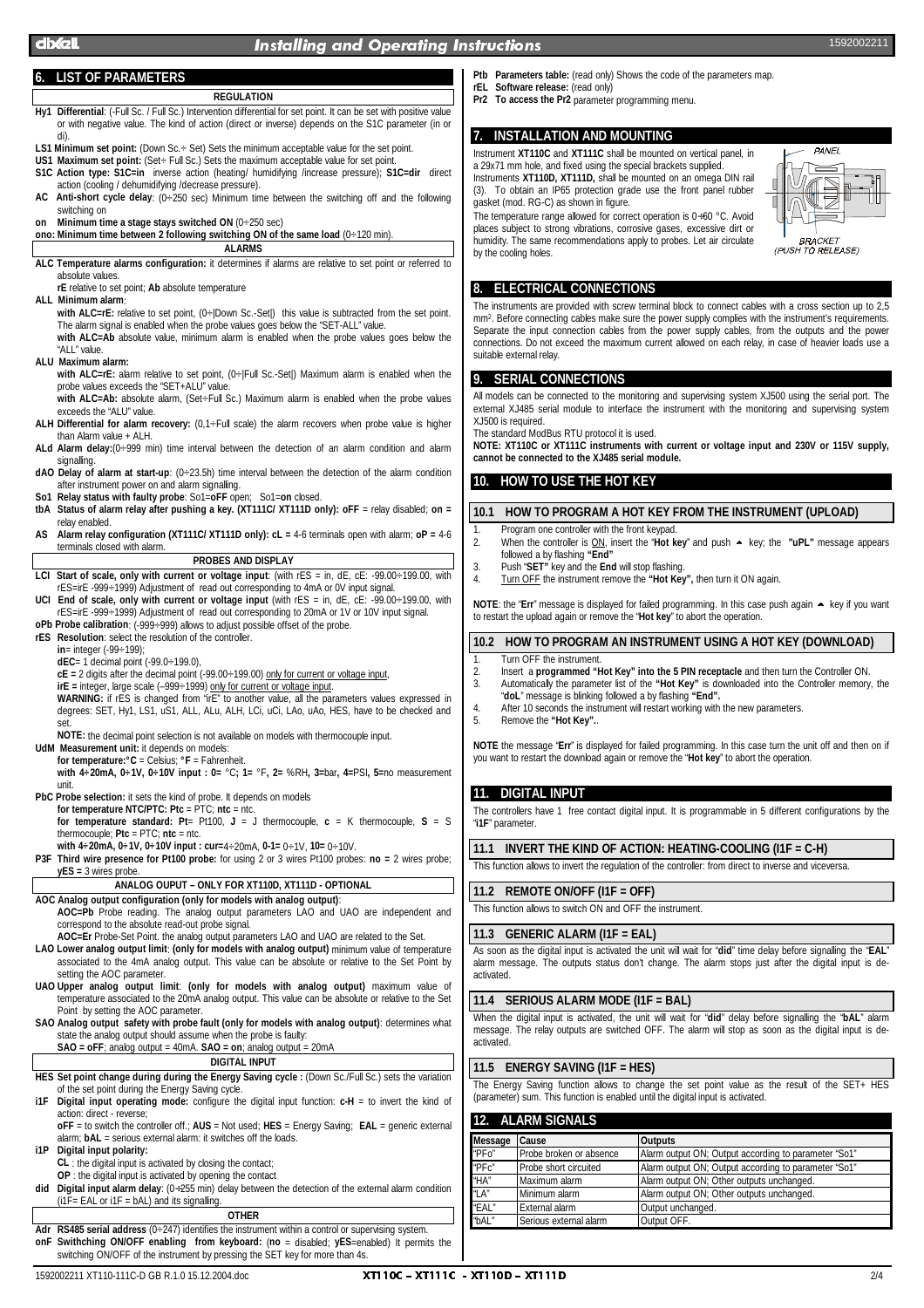## dixell the contract of the contract of the contract of the contract of the contract of the contract of the contract of the contract of the contract of the contract of the contract of the contract of the contract of the con